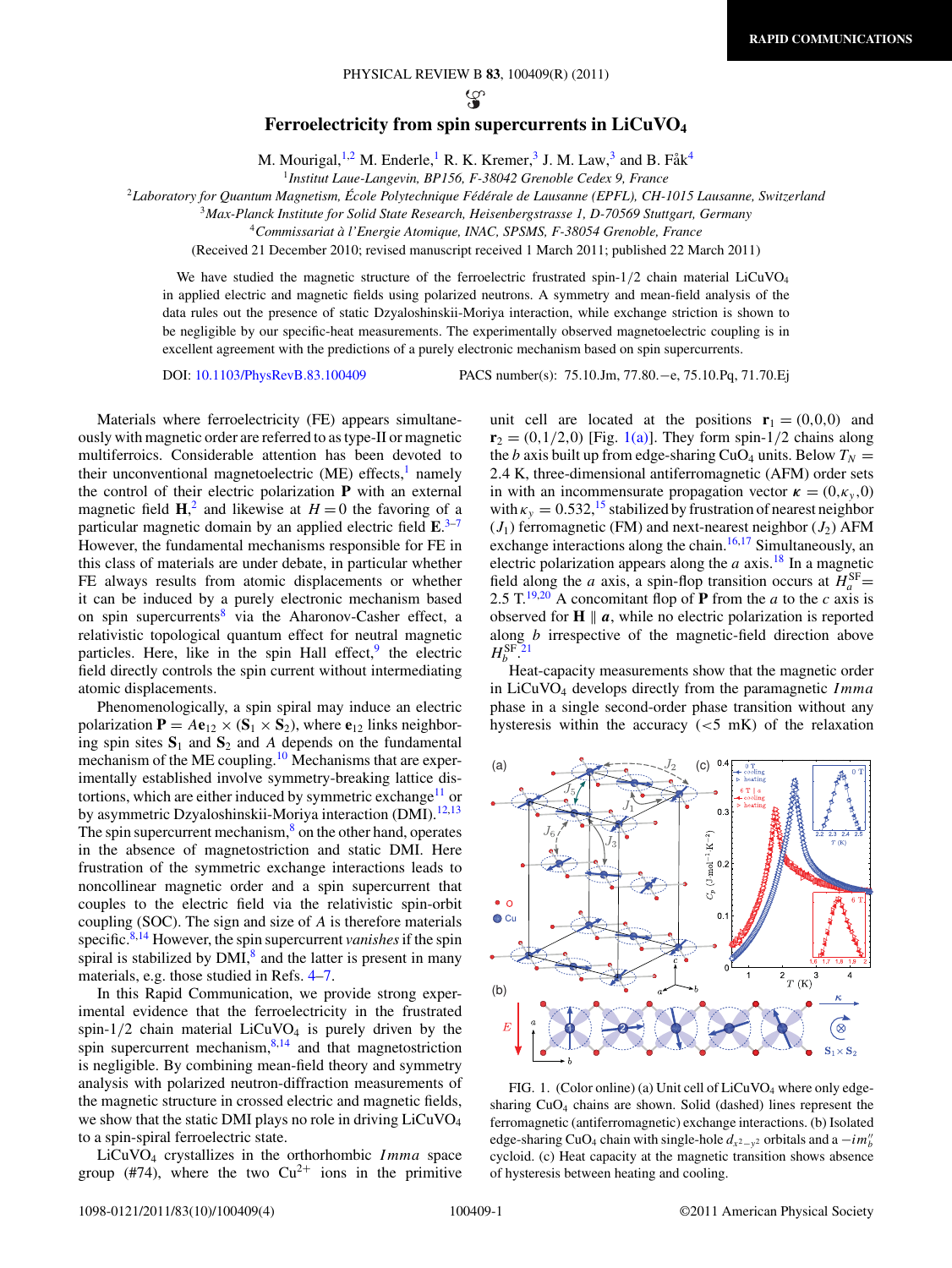method of our Quantum Design calorimeter [Fig. [1\(c\)\]](#page-0-0). This indicates that symmetry breaking atomic displacements are negligible, which is also confirmed by our single-crystal neutron-diffraction measurements below  $T_N$ .

We have determined the zero-field magnetic structure of LiCuVO4 by reanalyzing the unpolarized neutron-diffraction data of Ref. [15.](#page-3-0) We find that the ordered Cu moments lie in the *ab* plane forming a planar spin spiral, which propagates along the *b* axis. This cycloid structure can be described in terms of Fourier components of the magnetic moments at the two Cu positions as  $\mathbf{m}_1^k = (m_a, \pm i m_b^l, 0)$  and  $\mathbf{m}_2^k =$  $-\mathbf{m}_1^k \exp(-i\pi \kappa_y)$  with  $m_a$  and  $m''_b$  being real and positive. The  $\pm$  sign corresponds to two possible chirality domains.

The population of these two chirality domains can be controlled by an electric field, as shown by our spherical neutron polarimetry measurements. In this technique, the directions of the incoming  $(\mathbf{P}_i)$  and outgoing  $(\mathbf{P}_f)$  neutron polarization can be chosen independently, using a so-called "cryopad" device. $22$  This device was mounted on the thermal triple-axis spectrometer IN20 at the Institut Laue-Langevin. Polarized neutrons of wave vector 2.662  $\rm \AA^{-1}$  were produced and analyzed by the (111) reflection of Heusler crystals as monochromator and analyzer, while second-order (unpolarized) neutrons were removed by a PG(002) filter in the scattered beam. A single crystal of  $LiCuVO<sub>4</sub>$  of size  $1.9 \times 0.7 \times 5$  mm<sup>3</sup> was aligned in the *bc* plane and cooled down to *T* = 1.5 K in a vertical electric field  $E_a \simeq$ 45 kV*/*m pointing in the −*a* direction. Scans along (0*k*0) were performed for magnetic Bragg reflections  $(0, \pm \kappa', \pm \ell)$  with  $\ell = 1,3,5$ , and  $\kappa' = 1 - \kappa_y = 0.47$ . Introducing a Cartesian coordinate system with  $\hat{\mathbf{x}}$  along  $\mathbf{Q}$ ,  $\hat{\mathbf{y}}$  perpendicular to  $\mathbf{Q}$  in the scattering plane, and  $\hat{z}$  perpendicular to the scattering plane, the neutron cross section for  $P_i$  along  $\hat{y}$  and  $P_f$  along  $\pm \hat{x}$  is  $\sigma_{yx,y\bar{x}} \propto \frac{1}{2} (|\mathbf{M}_{\perp \mathbf{Q}}|^2 \mp i [\mathbf{M}_{\perp \mathbf{Q}}^* \times \mathbf{M}_{\perp \mathbf{Q}}]^2 \hat{\mathbf{x}})$ . Here,  $\mathbf{M}_{\perp \mathbf{Q}} = \mathbf{Q} \times \mathbf{Q}$  $[\mathbf{M}(\mathbf{Q}) \times \mathbf{Q}]/|\mathbf{Q}|^2$  is the component of the magnetic structure factor,  $\mathbf{M}(\mathbf{Q}) = \sum_j \mathbf{m}_j^k \exp(i\mathbf{Q} \cdot \mathbf{r}_j)$ , that is perpendicular to the wave-vector transfer  $\mathbf{Q} = (h, k, \ell)$ . We note that the chiral term  $i[\mathbf{M}_{\perp Q}^* \times \mathbf{M}_{\perp Q}]$  is either parallel or antiparallel to **Q**.

Figure  $2(a)$  shows the resulting  $\sigma_{yx,y\bar{x}}$  cross sections for the magnetic Bragg peak  $(0, -\kappa', 1)$ . For the cycloid with  $-i m''_b$ sketched in Fig. [1\(b\),](#page-0-0) the *b* component of **M**(**Q**) is negative (the dashed red arrow shows its projection ⊥ **Q**), which implies that the chiral term  $i[\mathbf{M}_{\perp Q}^* \times \mathbf{M}_{\perp Q}]$  in the cross section is parallel to Q. Intensity should then be observed only in the  $\sigma_{v\bar{x}}$  channel, which is the case. At  $\mathbf{Q} = (0, \kappa', 1)$  [Fig. 2(b)], the direction of the propagation vector  $\kappa$  is reversed, which in turn reverses the *b* component of **M**(**Q**), since  $\mathbf{m}^{-k}_j = (\mathbf{m}^k_j)^*$ . The sign of the chiral term is therefore reversed, i.e., it is antiparallel to **Q**, and intensity is observed in  $\sigma_{yx}$ , still corresponding to the same chirality of the cycloid  $(-im_b^{\prime\prime})$ . At  $\mathbf{Q} = (0, \kappa', -1)$  [Fig. 2(c)], the directions of both **Q** and  $\kappa$  are reversed, and the situation of Fig.  $2(a)$  is recovered. Cooling the sample in zero electric field leads to equal intensity in the two polarization channels, which implies that both domains are equally populated. From these observations we conclude that an electric field  $\mathbf{E} \parallel a$  controls the chiral domain population and that the ME coupling is negative,  $A < 0$ , since the populated domain has  $e_{12} \times (S_1 \times S_2)$  antiparallel to **P** (and **E**).

To obtain more quantitative information on the magnetic structure for  $\mathbf{E} \parallel a$ , we modeled all 36 polarized cross sections



FIG. 2. (Color online) (a)–(c) Neutron polarization dependence of the magnetic reflections  $(0, \pm 0.47, \pm 1)$  at  $T = 1.5$  K with an electric field *Ea* directed along the −*a* direction. The lower-left panel is a sketch of the Brillouin zone in the *bc* plane.

*σ<sub>αβ</sub>* ( $\alpha, \beta = \pm x, \pm y, \pm z$ ) of the five magnetic Bragg peaks measured using a more general  $\mathbf{m}_1^k = (m_a, m'_b + i m''_b, 0)$ , i.e., allowing  $m_b$  to have a real component in addition to the imaginary one considered until now. A least-squares fit was performed with  $m_a$ ,  $m'_b$ ,  $m''_b$ , and  $d_-$  as free parameters, where  $d_$  is the domain population of the  $-i m_b^{\prime\prime}$  domain. The resulting parameters  $m'_b = 0.01(5)m_a$ ,  $m''_b = 0.95(3)m_a$ , and *d*<sub>−</sub> = 0.99(2) establish that the zero-field magnetic structure is a *circular* cycloid in the *ab* plane with a single chirality domain fully populated. A similar fit of two reflections measured with  $E = 0$  gave an equal domain population, i.e.,  $d<sub>-</sub> = d<sub>+</sub> = 0.50(0)$ , which strongly supports the conclusion that full control of the cycloid chirality is achieved by applying an electric field along *a*.

These results are confirmed when a magnetic field **H** is applied close to the *c* axis, in which case no spin-flop transition is expected or observed. In order to detect the chiral term we used the same *bc*-oriented sample as before with a magnetic field in the horizontal scattering plane and a vertical electric field  $\mathbf{E} \parallel a$ . Compared to the previously described setup, we used an unpolarized incoming beam from a Si(111) monochromator but kept polarization analysis and a spin flipper in the scattered beam. In this configuration, **P***<sup>f</sup>* is parallel or antiparallel to **H**. The neutron polarization for a sample cooled in a positive electric field is shown in Fig. [3\(b\),](#page-2-0) and, following the same reasoning as for Fig. 2, corresponds to a cycloid with  $+i m_b^{\prime\prime}$ . The sample was then warmed up to 10 K, well above  $T_N$ , and cooled down in a reversed electric field. This leads to a complete inversion of the chiral domain population [Fig.  $3(c)$ ]. Complementary measurements with  $H = 3.5$  T exactly along the *c* axis corroborate these findings [see Fig. [3\(d\)\]](#page-2-0). From this, we conclude that the *ab* cycloid is stable upon application of  $H \parallel c$  up to at least 3.5 T and that an electric field along  $\pm a$  fully controls the chirality of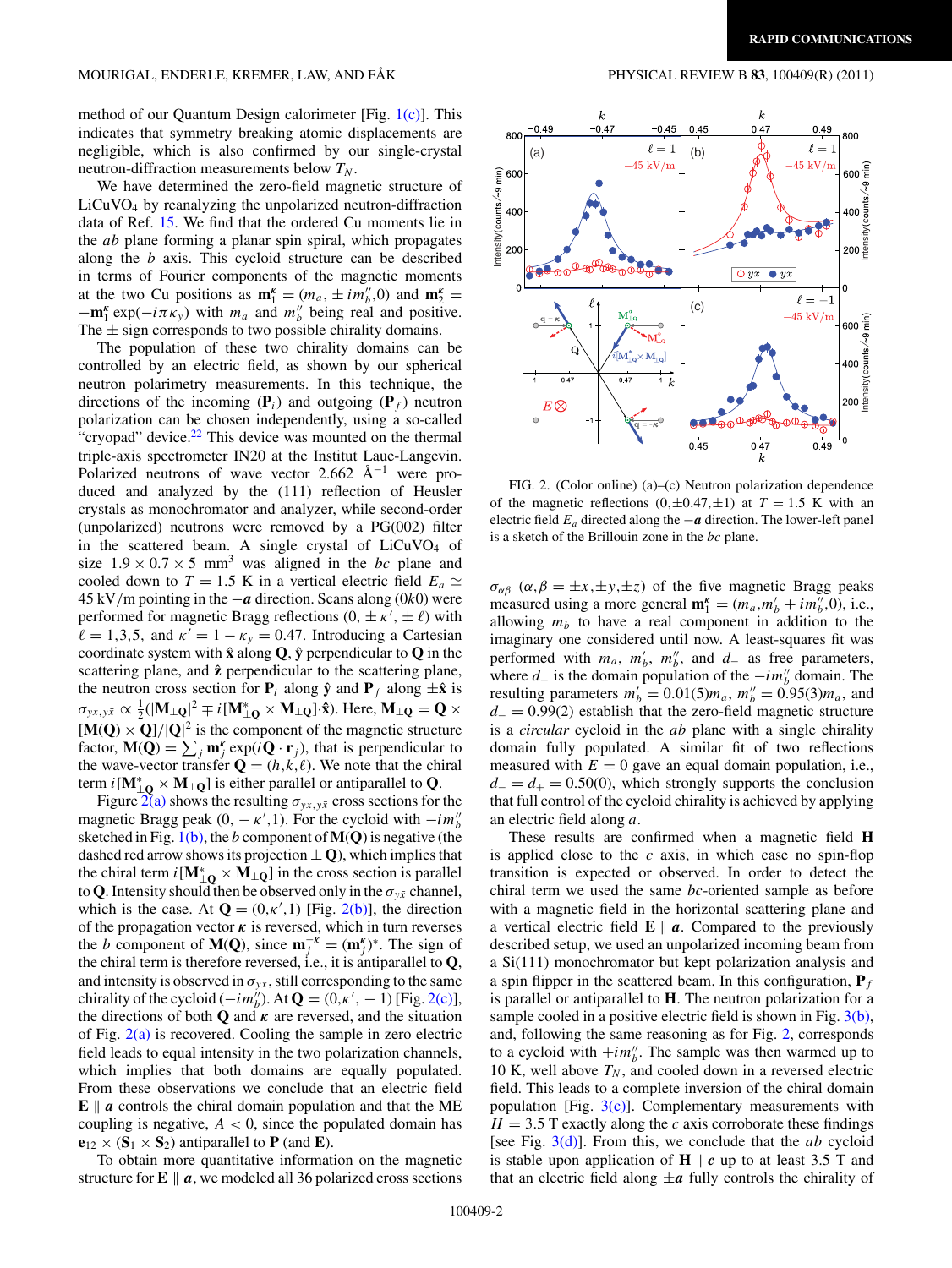<span id="page-2-0"></span>

FIG. 3. (Color online) (a)–(d) Neutron polarization dependence of the magnetic reflection (0,0.47,1) at  $T = 2.1$  K with  $E_a \simeq$  $\pm 45$  kV/m and  $H = 1$  T along **Q** as sketched in (a) or  $H =$ 3*.*5 T along **c**. (e)–(g) Similar scans for (1*,* − 0*.*47*,*0) at *T* = 1*.*9 K with  $E_c \neq 0$  and  $H_a = 3.8$  T along *a* as sketched in (e). The  $E_c < 0$ value had to be reduced with respect to  $E_c > 0$  due to electric discharges. (h) Same scans for  $E = 0$ . Identical results are obtained with the direction of **H** reversed.

the cycloid. Furthermore, we find that the ME coupling is negative,  $A < 0$ , as in zero magnetic field.

A crucial test of the validity of the spin supercurrent model for  $LiCuVO<sub>4</sub>$  is to raise the magnetic field above the spin-flop field  $H_a^{\text{SF}}$ , where theory predicts a cycloid in the *bc* plane, which according to Ref. [14](#page-3-0) results in a positive ME coupling,  $A > 0$ . Measurements were performed on a  $4.5 \times 3.5 \times$ 1 mm3 single crystal aligned in the *ab* plane and cooled down with **H**  $\parallel$  **a** = 3.8 T and **E**  $\parallel$  +**c** as sketched in Fig. 3(e). A magnetic peak was found at  $\mathbf{Q} = (1, \kappa', 0)$ , which confirms the stability of the propagation vector  $\kappa$  for  $H_a > H_a^{\text{SF}}$ . As shown in Figs.  $3(f)$ – $3(h)$ ,  $P_f$  changes sign when **E** is reversed (under field-cooled conditions) and essentially vanishes for zero electric field. For an electric field  $\mathbf{E} \parallel +\mathbf{c} (-\mathbf{c})$  of 150 (130) kV*/*m, we observe a circular cycloid given by  $\mathbf{m}_1^{\kappa} = (0, m, \pm im)$  with  $+im (-im)$  and a domain population of  $d_+ = 0.87$  ( $d_-=0.78$ ) [Figs. 3(f) and 3(g)], while for zero electric field an equal domain population is observed,  $d_+ = 0.55(2)$  [Fig. 3(h)]. We conclude that an electric field along the *c* axis controls the magnetic domain population of

the spin cycloid observed above the spin-flop field, at  $H_a =$ 3*.*8 T. The chirality of the cycloid is such that the ME coupling constant *A* is positive for the *bc*-plane structure, *A >* 0.

Symmetry analysis, which is directly applicable since there is only one second-order phase transition, leads to four one-dimensional irreducible representations (IR), none of which can describe the observed *ab* cycloid. To proceed, we calculate the mean-field ground-state energy,  $\varepsilon_{gs}(\kappa) = \sum_{n=1}^{\infty} \sum_{n=1}^{\infty} \varepsilon_{gs}(\kappa)$  $\sum_{\kappa} \sum_{ij} [\mathbf{S}_i(-\kappa) \mathbf{J}_{ij}(\kappa) \mathbf{S}_j(\kappa)]$ , where  $\mathbf{J}_{ij}(\kappa)$  is a (complex)  $6 \times 6$  matrix representing the Fourier-transformed exchange interactions. Imposing the symmetry constraints of the *Imma* space group on  $J_{ij}(\kappa)$  leads to cancellation of all off-diagonal terms except terms of type *yz*. This implies that the DMI term of type  $xy(D_z)$  is zero for *every* bilinear exchange path, which precludes the stabilization of an *ab* cycloid by DMI. A *bc* cycloid cannot be stabilized either by DMI, since the *yz*  $(D<sub>x</sub>)$  term alternates in sign along the chain. If we impose as constraints our experimental findings that  $h + l$  is odd,  $m_c = 0$ , and that the magnetic structure contains both  $m_a$  and  $m_b$  components, it follows from minimizing  $\varepsilon_{gs}(\kappa)$  that the exchange matrix is pseudotetragonal for all dominant exchange paths defined in Ref. [16,](#page-3-0) unless there are pathological coincidences of the exchanges. The cycloid is then stabilized in the *ab* plane by a diagonal exchange anisotropy of easy-plane type,  $|J_z| < |J_x| = |J_y|$ . Imposing as maximum spin value  $S = \frac{1}{2}$  on both Cu sites, we find that the general Fourier component of site 1,  $\mathbf{m}_1^k = (m_a,$  $\pm [m'_b + im''_b],0)$ , is reduced to  $\mathbf{m}_1^k = (m, \pm im,0)$  with *m* real. This corresponds to the combination of two irreducible representations with equal amplitude in quadrature and represents two degenerate perfectly circular cycloids of either rotation sense, in agreement with our experimental findings. From these mean-field considerations, we conclude that the zero-field spin-cycloid of LiCuVO4 occurs without stabilizing DMI, driven exclusively by frustrated anisotropic diagonal (pseudotetragonal) exchange.

A magnetic field applied in the *ab* plane leads to a spinflopped cycloid or helix in a plane perpendicular to the field as soon as the Zeeman energy overcomes the anisotropic diagonal exchange. Our finding of a (near) single-domain spin-flopped bc-plane cycloid for  $H_a > H_a^{\text{SF}}$  and  $\mathbf{E} \parallel c$  with the same propagation vector as before and a chirality that depends on the sign of the electric field confirms the purely diagonal exchange scheme, and is quite distinct from the complex behavior of other materials. $13$  The anisotropy of the diagonal exchange energy calculated within mean-field theory using the spin-flop field of 2.5 T and the main exchange integrals from Ref. [16](#page-3-0) is less than ∼0.5%. Similar energy considerations for the spin-flop field put an upper limit on the ratio of off-diagonal  $(yz)$  and diagonal exchange energy to less than  $4 \times 10^{-4}$ . The exchange matrix of  $LiCuVO<sub>4</sub>$  is hence remarkably isotropic, with diagonal anisotropic exchange being the leading (small) perturbation. This pseudotetragonal spin symmetry of the exchange matrix has its origin in the almost tetragonal symmetry of the  $CuO<sub>6</sub>$  octahedron and the perfectly flat edge-shared CuO4 chains in the *ab* plane of LiCuVO4. The latter lead to a pseudotetragonal exchange matrix even in the presence of a small (orthorhombic) distortion of the bond angles away from  $90°$ .<sup>[23](#page-3-0)</sup>